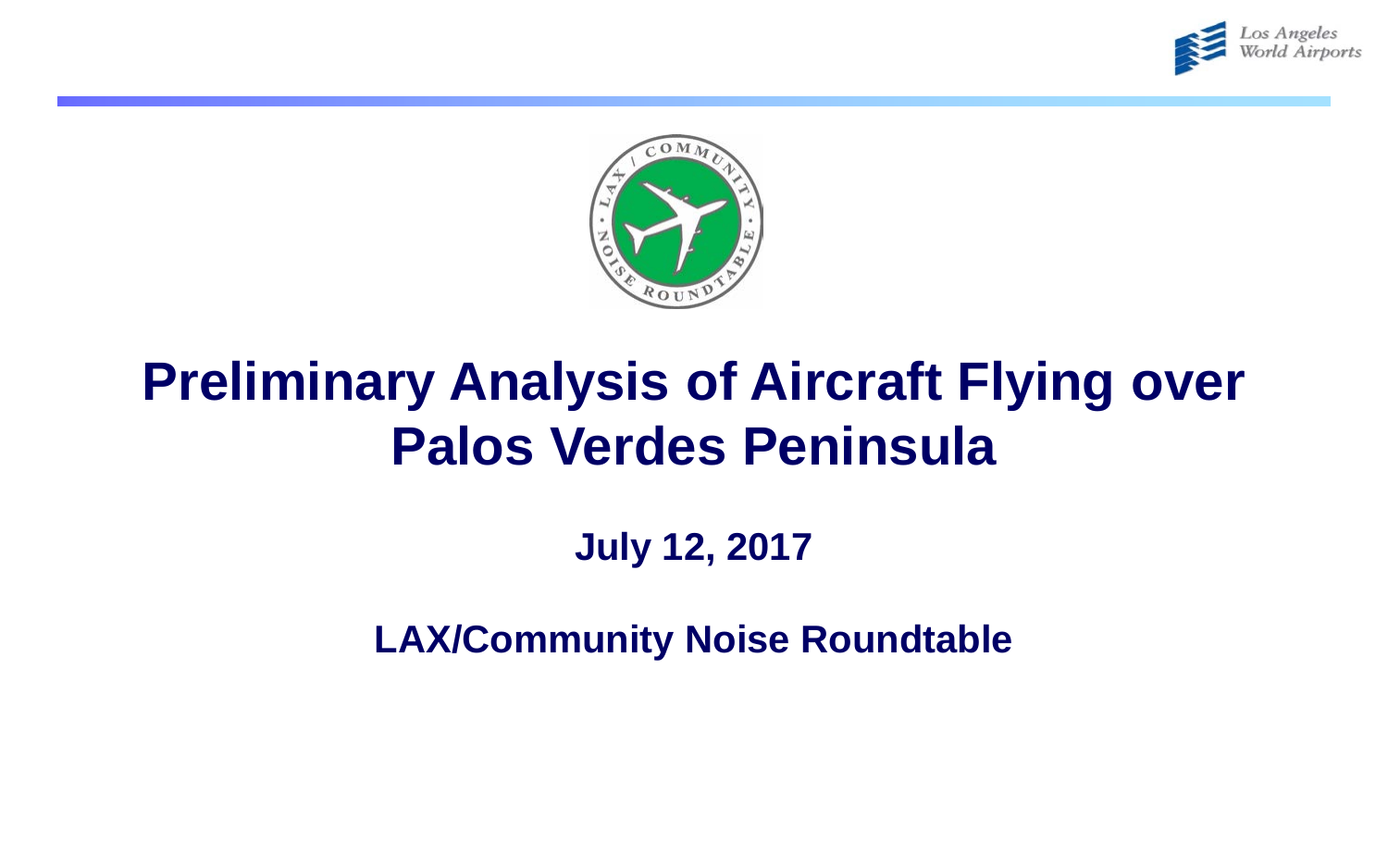

FAA voluntarily agreed to implement specific noise abatement procedures in the Southern California TRACON (SCT) Standard Operating Procedures (SOP) to minimize aircraft flying over the Palos Verdes (PV) Peninsula, as shown below:

- "Turbojet departures filed via southbound SIDs must be established on the SID or vectored to remain at least five (5) statute miles (SM) west and three (3) SM south of Palos Verdes Peninsula until leaving 13,000' MSL." **(SCT SOP 8-3-2.a)**
- "LAX Turboprop departures landing CRQ, SNA, or SAN must be vectored outside the noise dots to remain at least one (1) SM off of the Palos Verdes Peninsula shoreline." **(SCT SOP 8-3-2.f)**

LAX Turboprop departures heading to eastern destinations (e.g., Phoenix or Imperial County) are directed by SCT to fly over the PV Peninsula.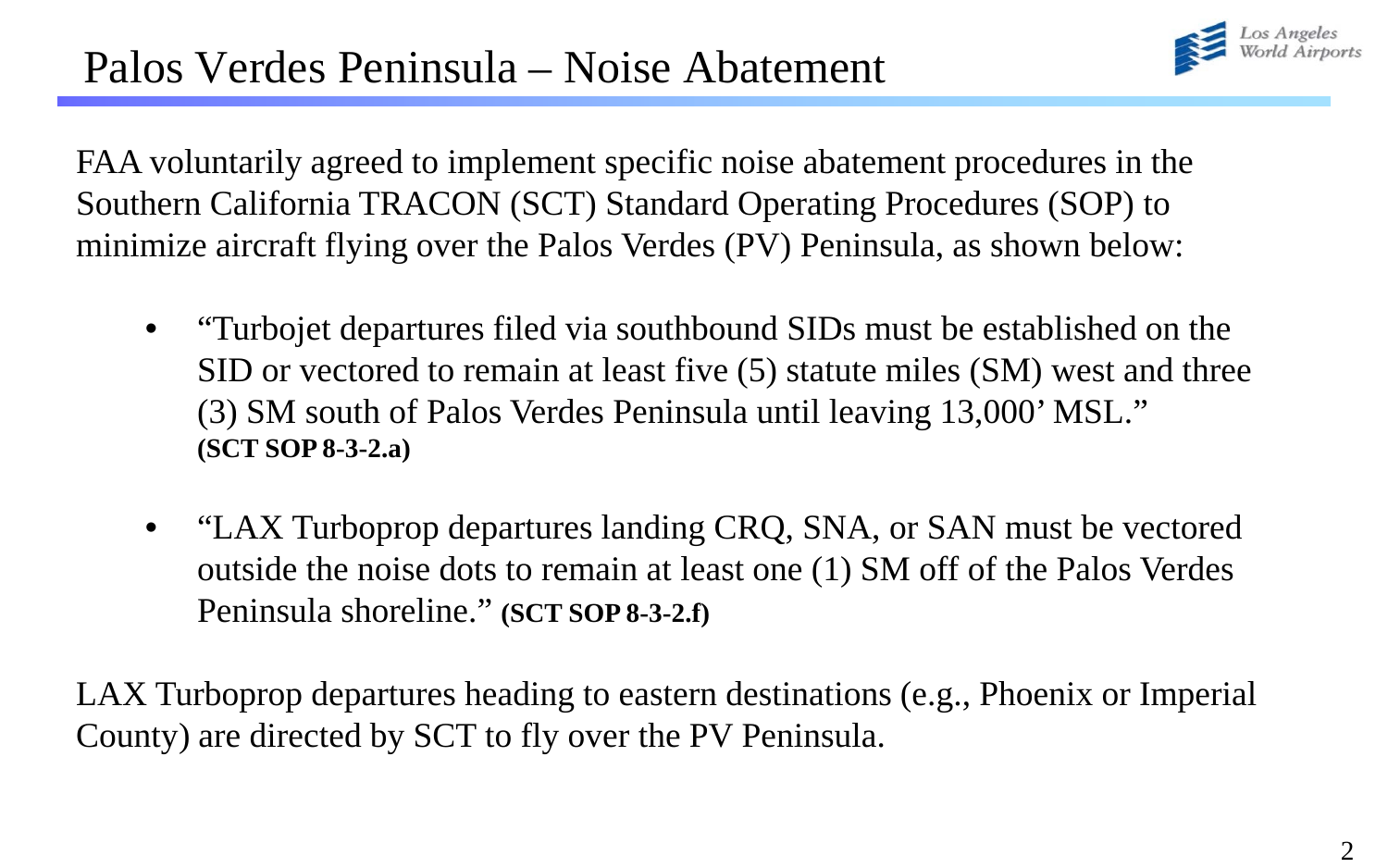

## Palos Verdes Peninsula – Jet Overflights

#### Monitoring southbound jets departing from LAX that overfly Peninsula





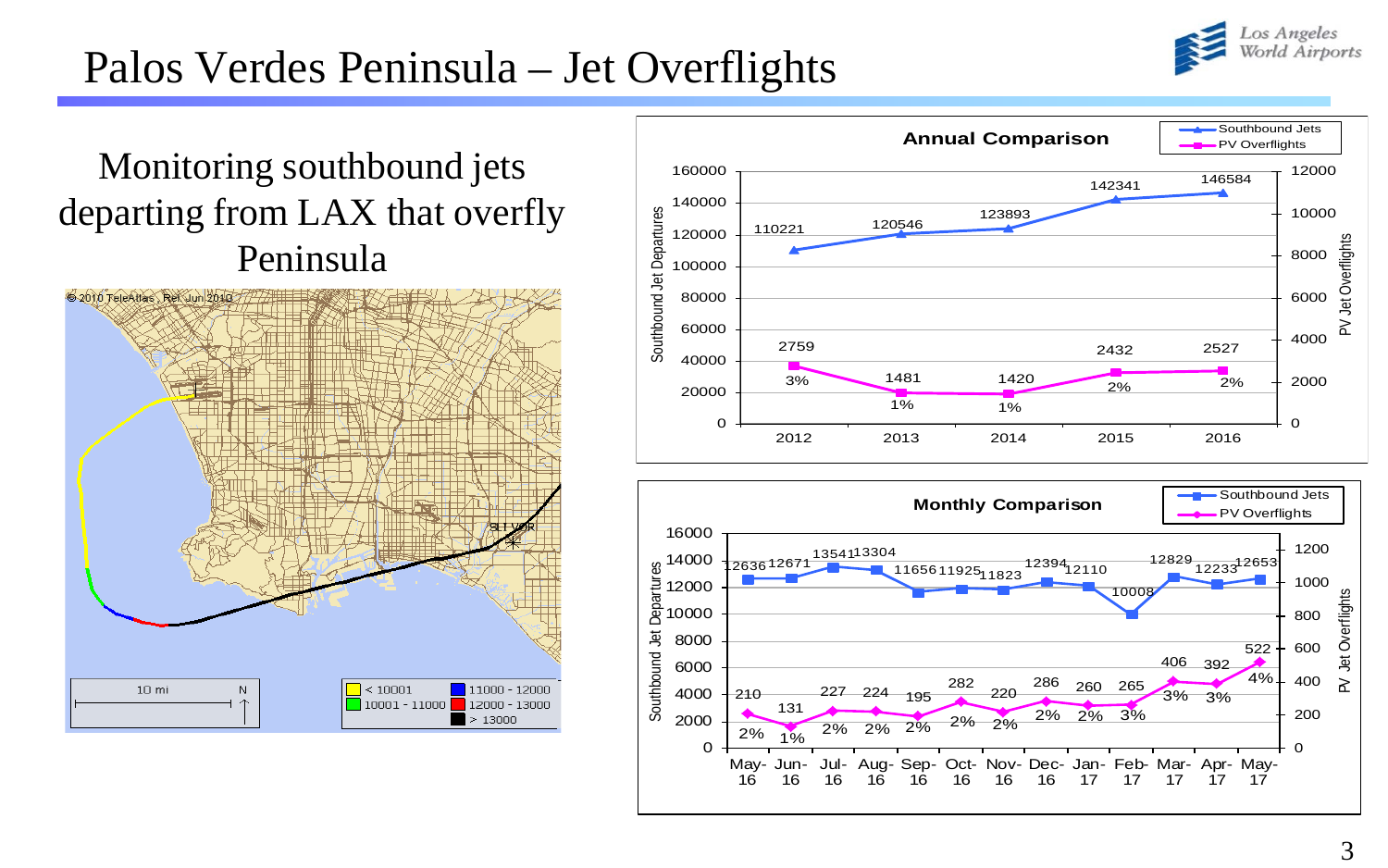## Published Jet Departure Procedure – OSHNN



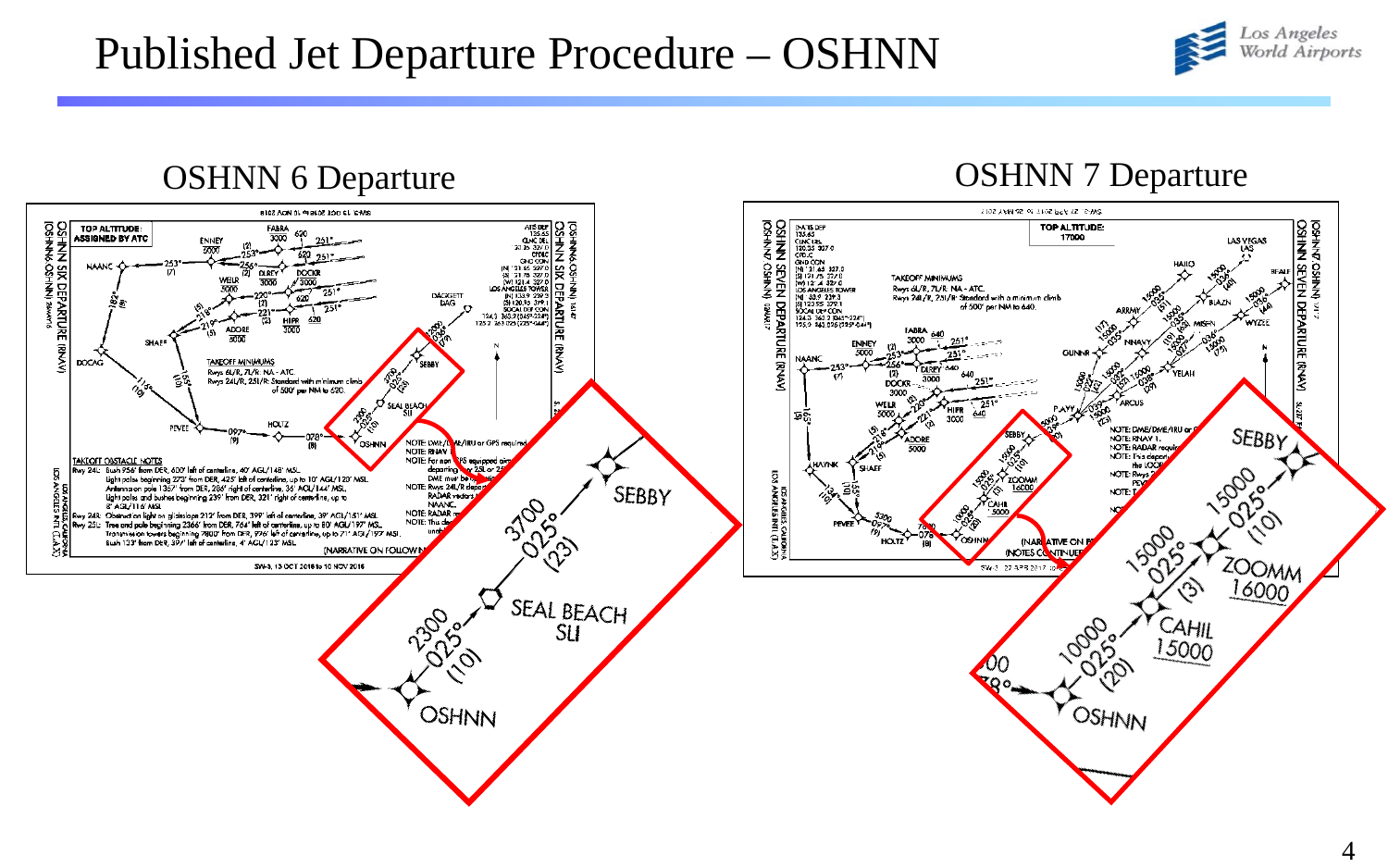#### Pre Phase 2 Metroplex Implementation LAX Southbound Jet Departures - 1 Month (February 2017)



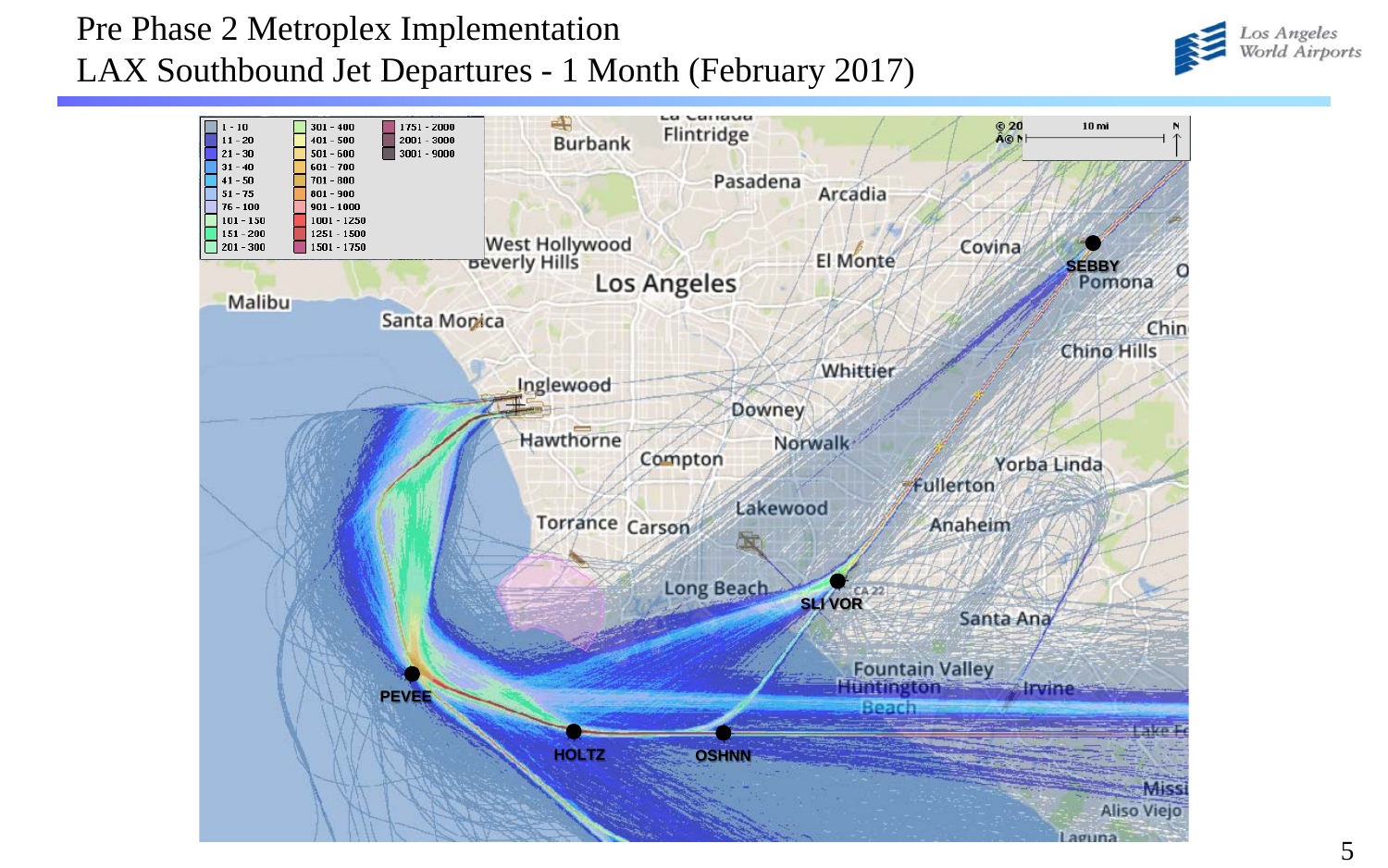#### Post Metroplex Implementation LAX Southbound Jet Departures - 1 Month (May 2017)



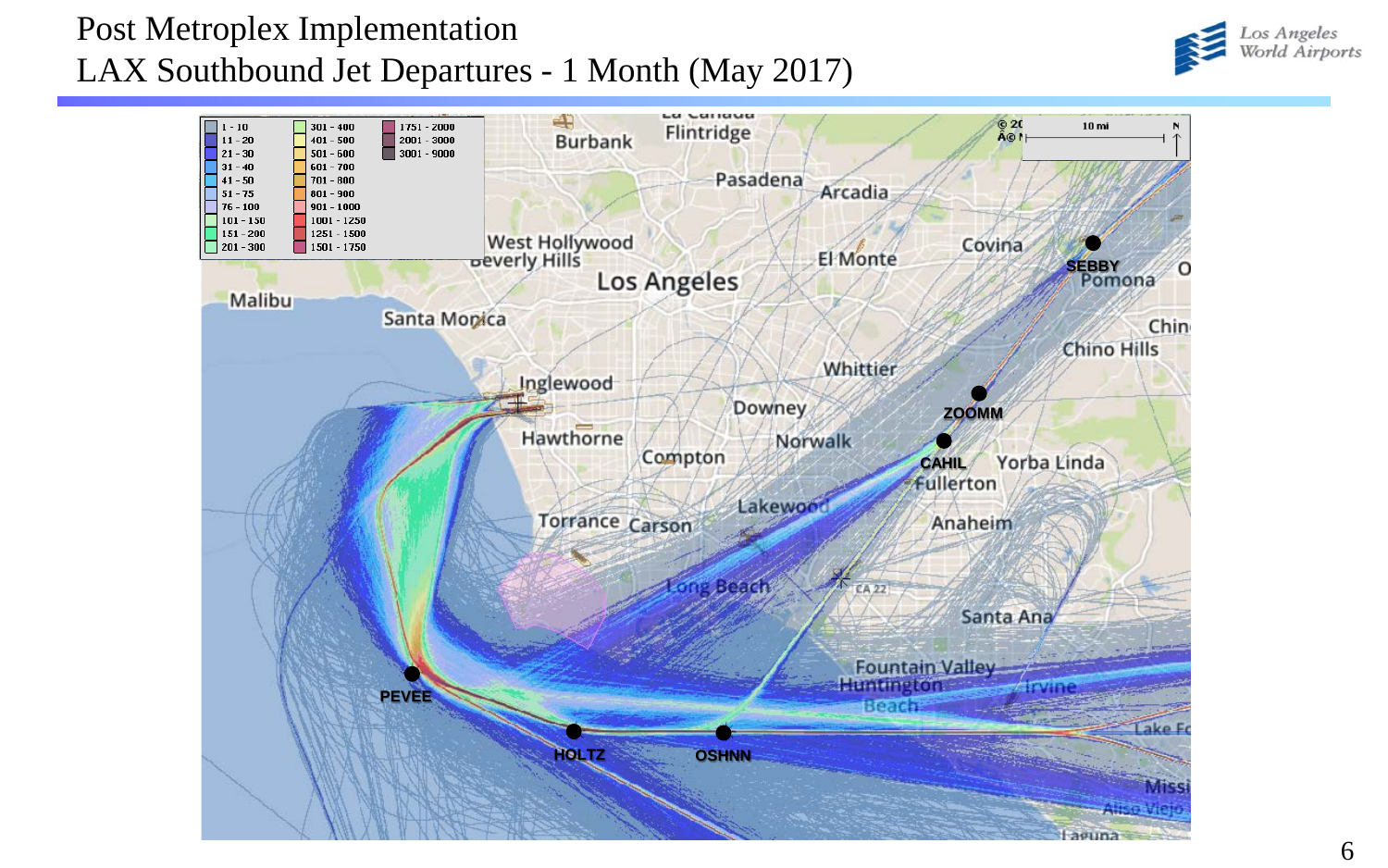## Side-by-Side Comparison of Jet Departures



#### 7

Los Angeles<br>World Airports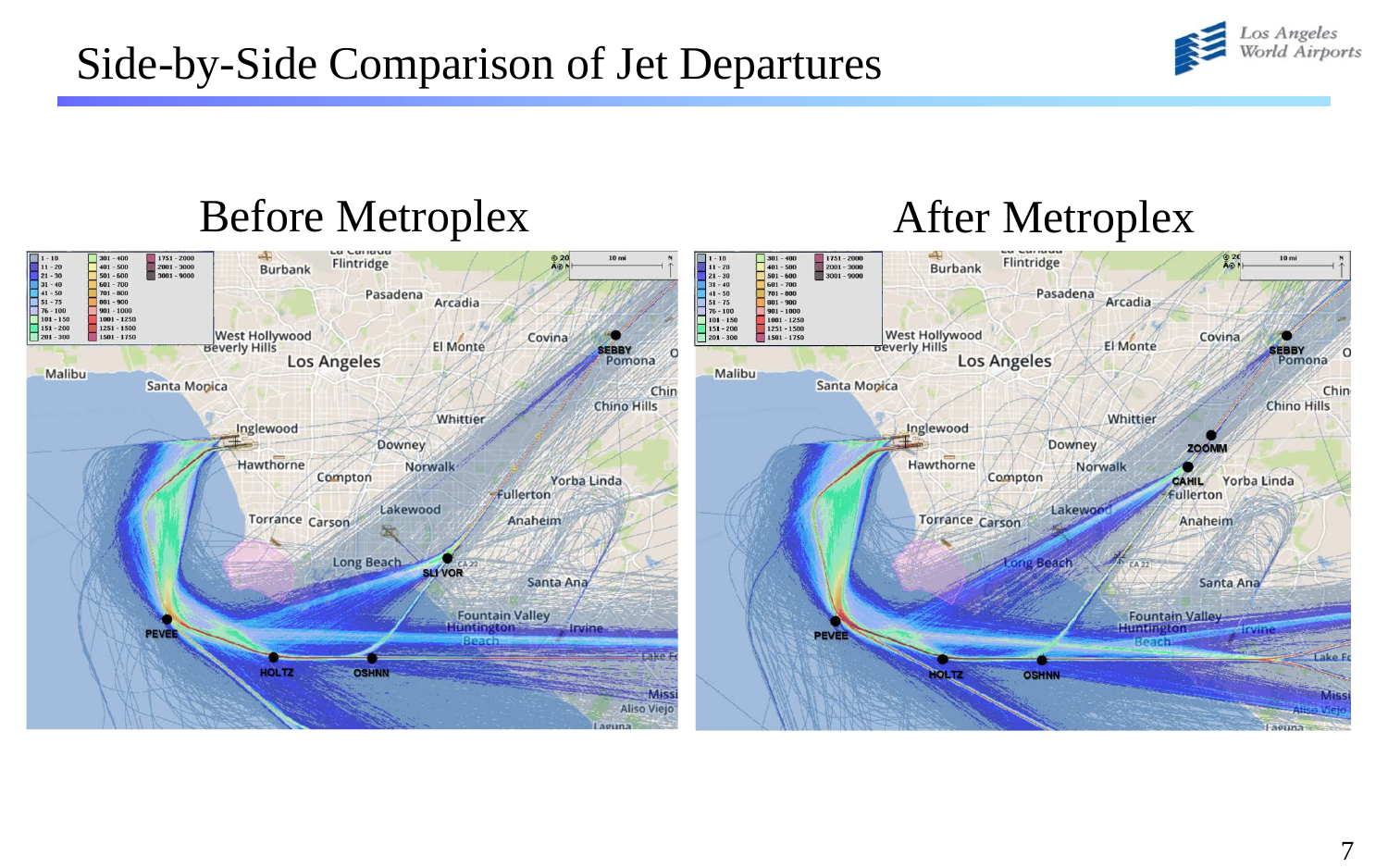

#### Preliminary Findings

- Noticeable increase in jets flying over PV Peninsula since March 2017
- Jets fly over PV Peninsula when aircraft are not following published RNAV departure procedures and are vectored (given a heading and speed) to other navigational waypoints
- Jet aircraft vectored to new waypoint CAHIL as SLI VOR waypoint is no longer included in OSHNN departure procedure; much smaller number of aircraft are vectored to SEBBY
- FAA determines whether aircraft remain on RNAV procedure (OSHNN 7) or they vector them to another waypoint (e.g., CAHIL) when required for spacing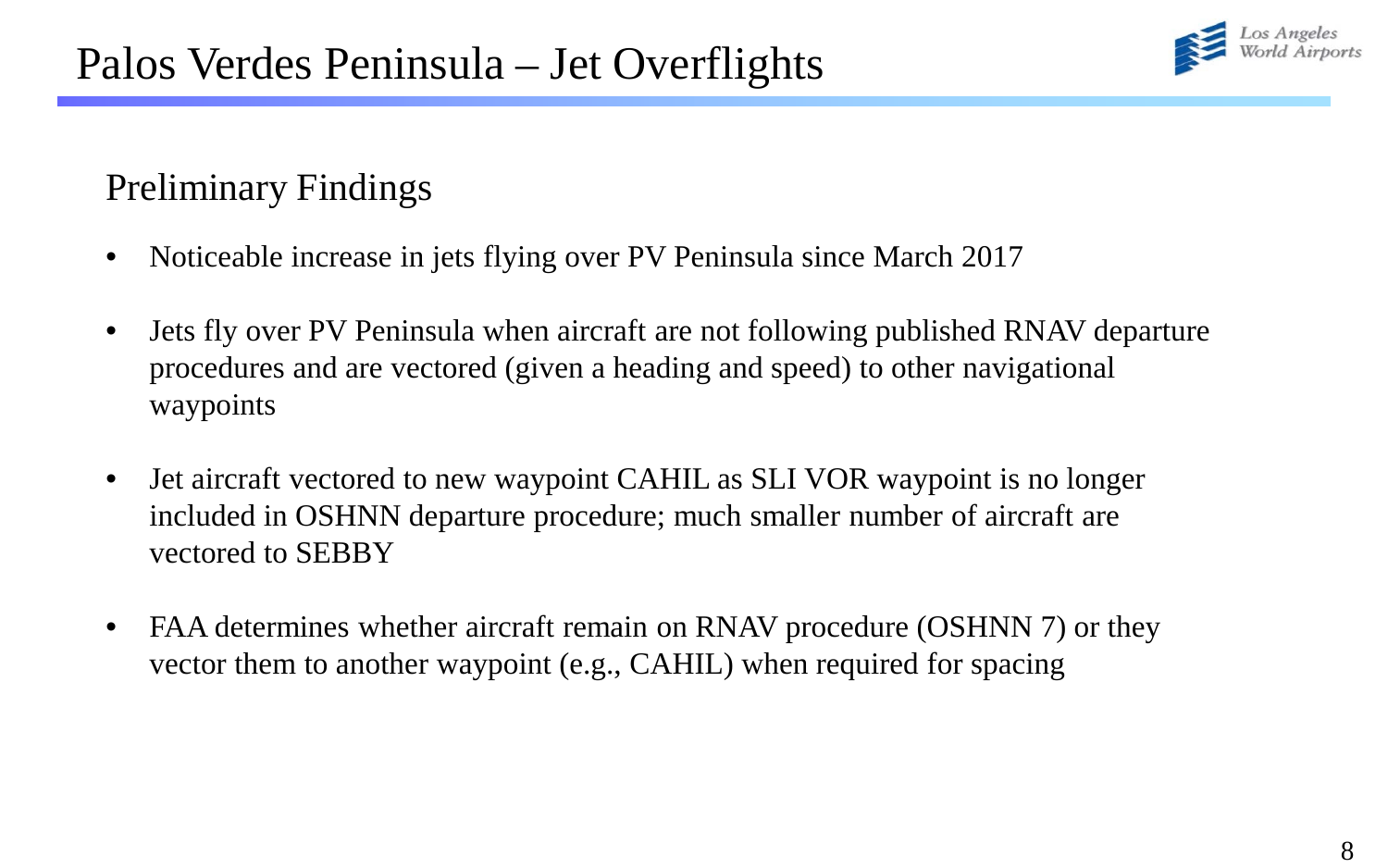## Palos Verdes Peninsula – Turboprop Overflights



Monitoring southbound turboprops departing from LAX that fly over the Peninsula



**Note:** The increase in June 2016 was due to a new carrier, Mokulele Airlines, operating at LAX.



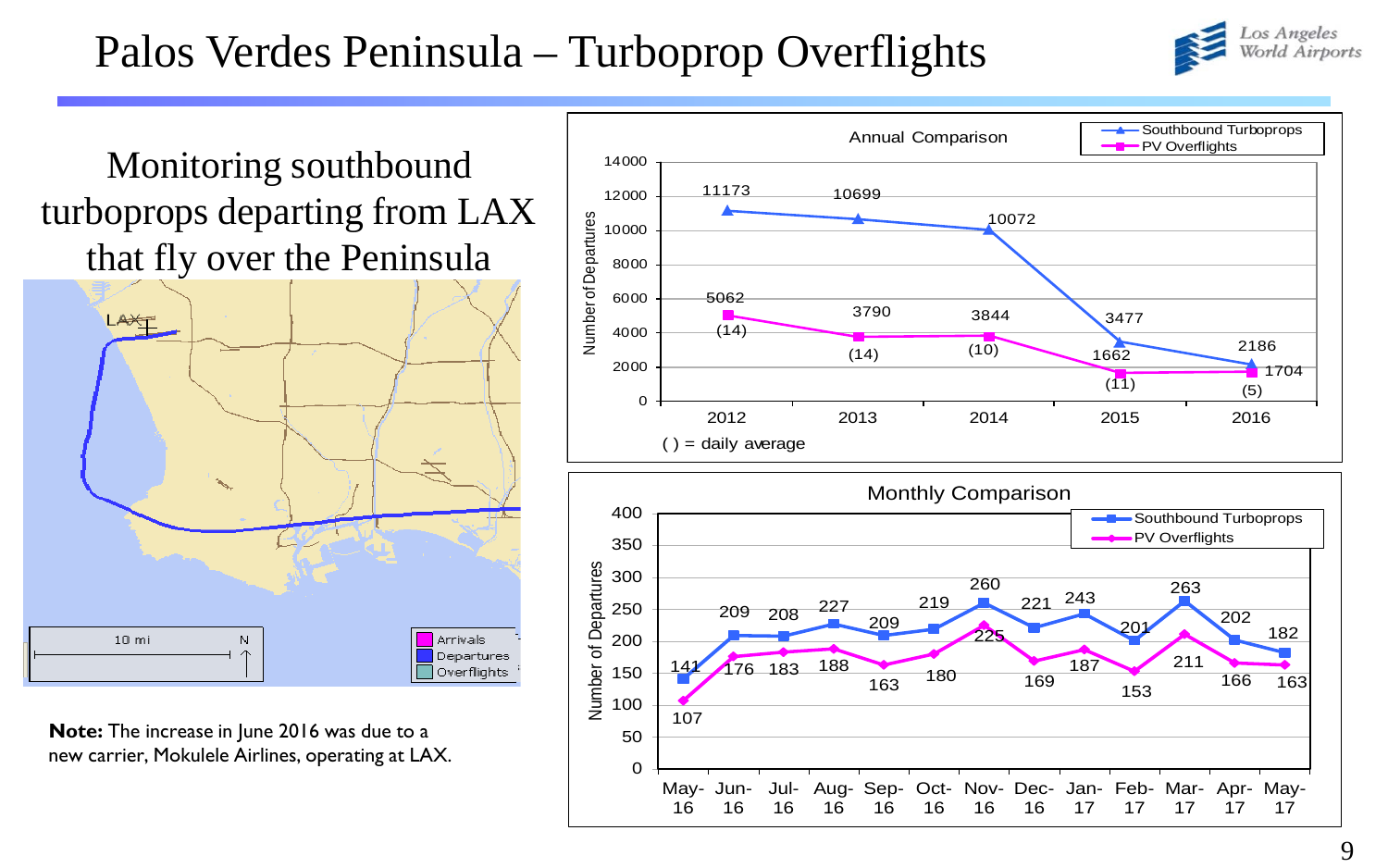## Turboprop Altitudes over PV Peninsula



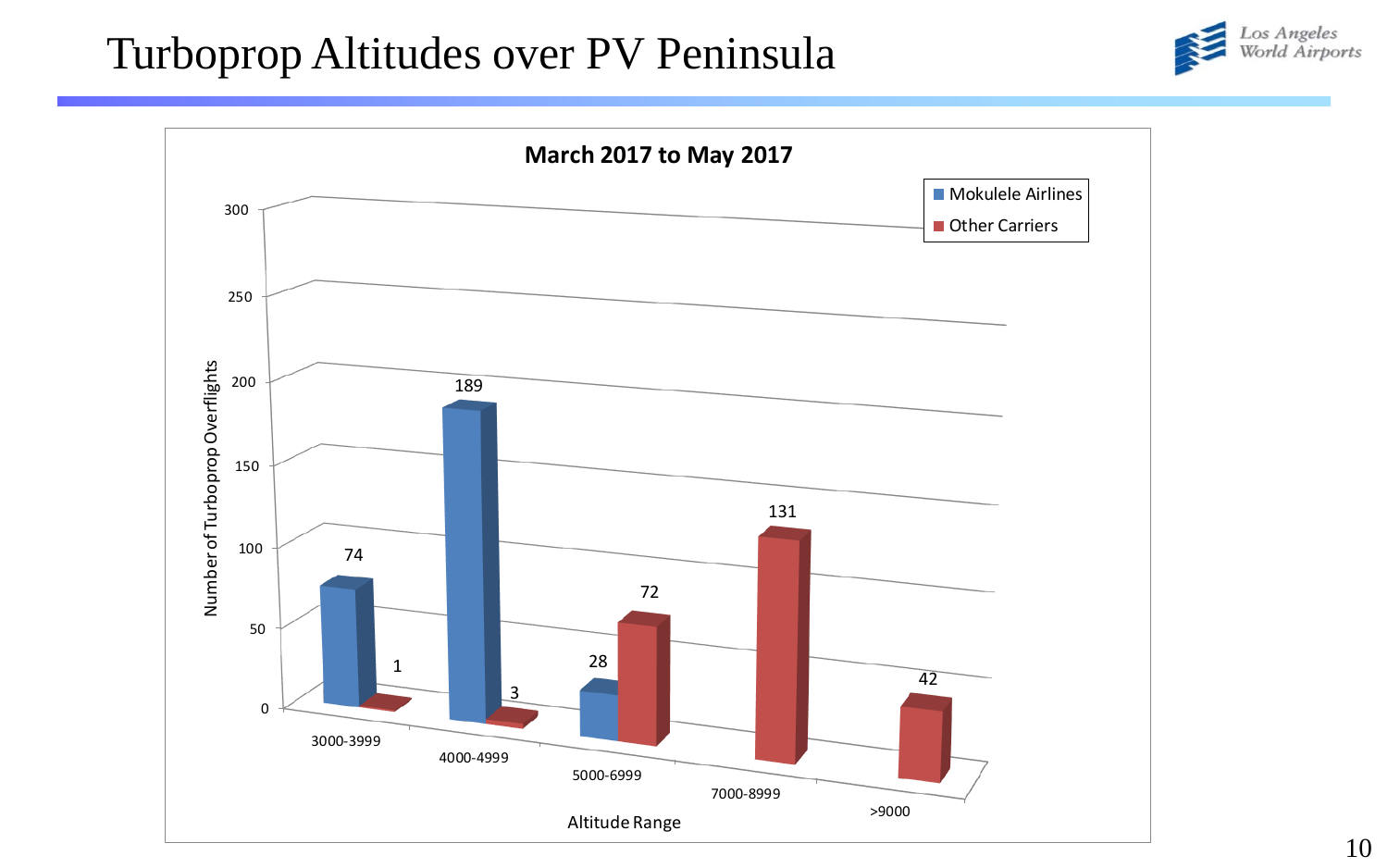

- Mokulele started service at LAX in June 2016 operating about 150 flights per month to Santa Maria and Imperial County with the Cessna Caravan aircraft.
- Cessna Caravan has a much lower climb rate than other turboprop aircraft such as the Embraer E120 and Beechcraft 1900.
- Based on ATC radio communications, SoCal TRACON controllers are providing an initial altitude restriction of 5,000 ft. for this aircraft.
- Mokulele's low altitude operations over PV Peninsula may be due to aircraft performance and FAA altitude restriction.